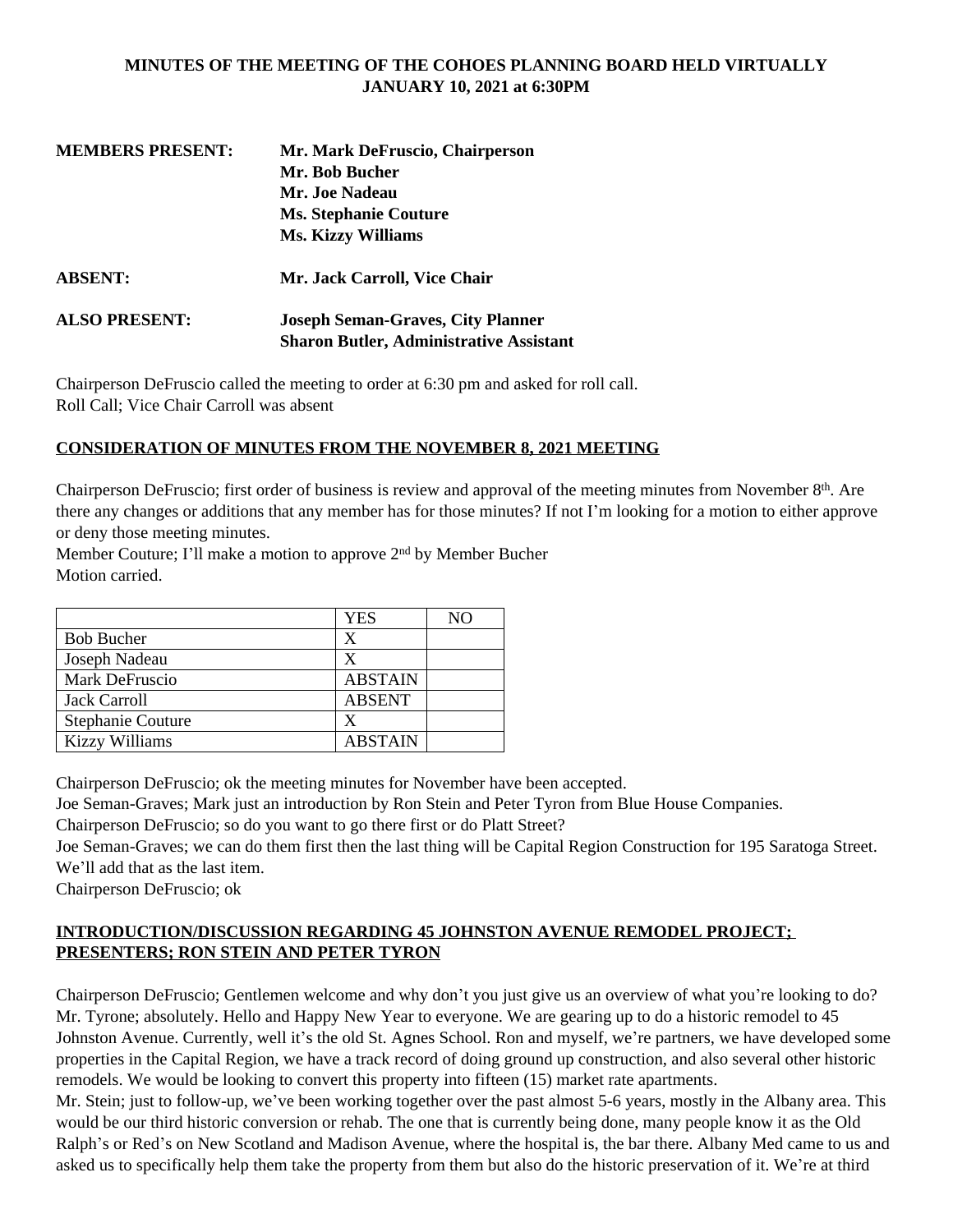stage with that, we fixed up the apartments now we're working on the restaurant this year. So, we know it's some tedious work, we also know that when it's done it really will look fabulous. We've done other brownstones around the park on Madison as well from 1903. The Ralph's is actually 1870, so we know it's a lot of extra work and there's a lot of things that you find when it happens, but we've been finding the value of bringing back some of the historic. And also the repurpose of this school would be I think, a fantastic signature piece for Cohoes and us.

Chairperson DeFruscio; yes, I guess we look forward to seeing your plans. Some of the things that we're going to be looking for in your plan is; a parking plan, outside lighting, where you're going to collect and store trash, snow storage and the general size and footprint of the apartments that you're going to be renting, things of that nature. Any other members have any comments or input?

Member Bucher; yes, Mr. Chairman. Good evening gentlemen. Just so, we're assuming there's going to be a civil engineer doing your site plan design?

Mr. Tyrone; yes, Venture Engineers

Member Nadeau; when you say a restoration, just how deep will you get into the restoration? Let me be a little more specific. I know the building intimately because I actually went to school there and I did the maintenance in that building for a few years, I pass it very often. On Mangham Street, that small front entrance is kind of imploding, so will that be part of the restoration?

Mr. Stein; so we're looking into that now, and again part of what we'll present Mark along with the items you mentioned that was very helpful. And Bob we use Venture Engineering as well as other groups. We do things locally within the Albany region, so our architects are C2 Architecture and Design out of Schenectady. Joe one of the architects working on the project, her mother went to school there, or her grandmother. We looked at that front, and we're in the process of evaluating that right now; what it would take to restore it exactly the way it was or if there's an alternative plan that would it would meet. We wanted to go here and introduce ourselves and then obviously work with historical to figure that out. We're also, we worked about 6 months with historical in Albany, and hopefully it doesn't take that long here, to come up with a façade. Our other building we are doing right now is 191 N. Pearl in Albany, and that's a ground up, but it's a historical ground up. So we had to work with them to come up with facades that make it. And we're very good working with everyone because we want to have something that comes through but as you said Joe, if it's to costly it doesn't make the project, it doesn't add to the value. But we're looking at alternatives to pursue as well.

Member Nadeau; I'm not suggesting that you need to restore that front, I was just curious about it. By all means you need to do what you need to do to save the building which is nice. Another thought, would be parking might be a little bit of an issue there. I'm sure you're familiar with the area but right across the street there's a house that sits considerably back, that has quite a bit of property in front of it. Just a thought, you might approach them for leasing part of that.

Mr. Stein; and we've been working with Joe and presenting several different ideas and that is one of the first things obviously that we would want to present to this board. A couple of ideas that we came up with and we think it would match pretty well with what you're looking for there, given that there are one way streets there, we're going to work with you and come up with a plan. We know those are usually one of the biggest issues in all towns, parking it's always the P word and we know that's obviously an issue here. But something that I think we feel confident and we can work with you and the town on coming to an acceptable solution that allows parking there.

Member Nadeau; great, I'm personally looking forward to seeing what you've got to present.

Mr. Stein; we're very excited and I know Pete has been spearheading this, but I know personally I'm very excited to work outside of the county, outside of Albany, so very excited.

Chairperson DeFruscio; we're happy with repurposing the buildings and restoring them making sure they get used before falling down. Any other members have any other questions or comments? Ron or Pete do you have anything else you want to share with us at this point in time?

Mr. Stein; no just wanted to say hi

Chairperson DeFruscio; welcome and happy new year and we hope to see your plan in the future and see if we can mitigate all the issues and get you rolling.

Mr. Stein; thank you we're looking forward to working with you all.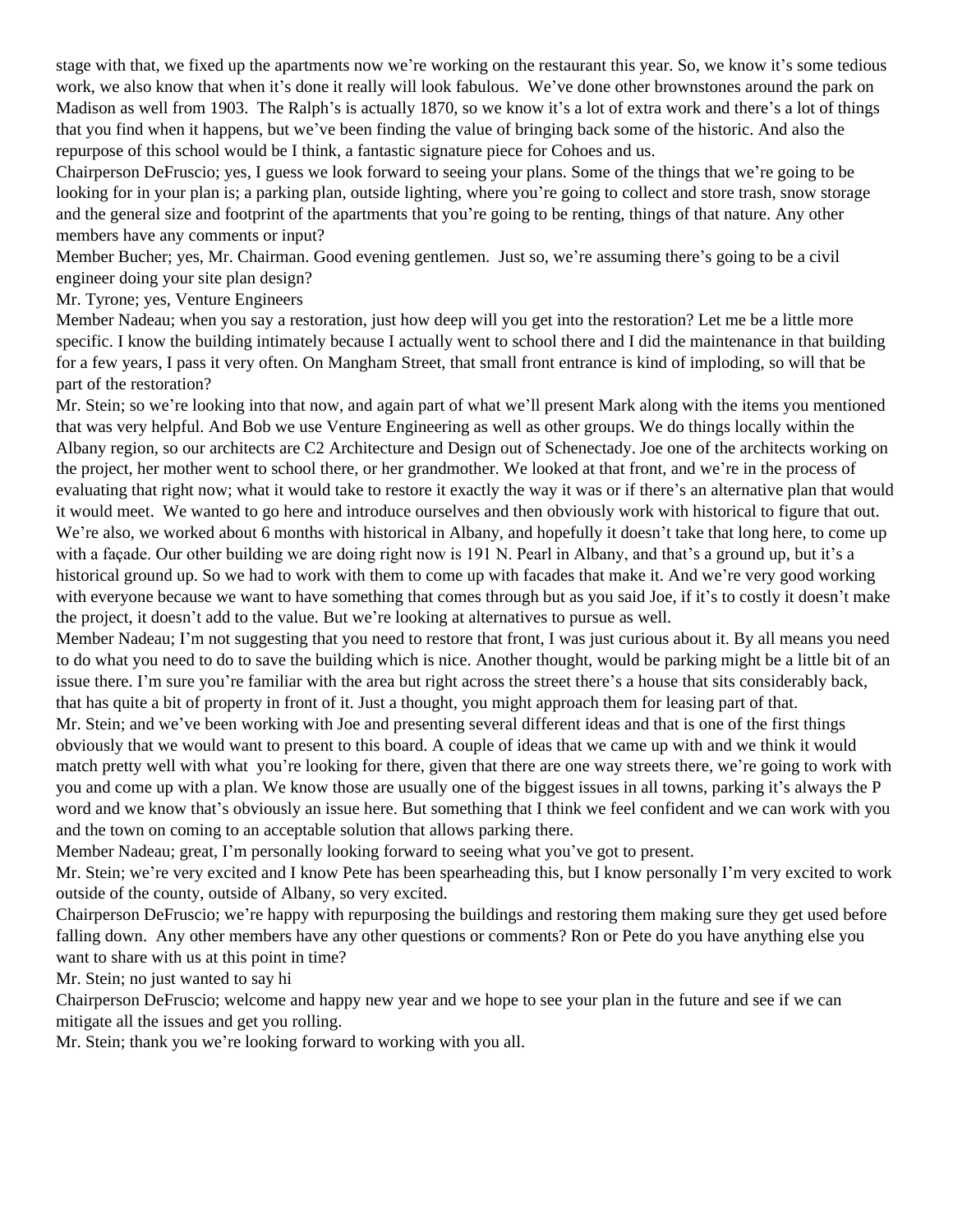# **CONSIDERATION OF A SUBDIVISION AT 4 PLATT STREET**

Chairperson DeFruscio; next item on the agenda is consideration of a 2 lot subdivision at 4 Platt Street. I believe, I hate to butcher your last name Roman Nizhikioyskiy, so can you explain to us what you're looking to do?

Mr. Nizhikioyskiy; I have pretty much a half acre lot, I have a house on the corner. So what I'm looking to do is subdivide the lot in half, as you guys can see on the proposed drawings (on screen) that I did. And eventually once the lot is subdivided, I want to put up a small single family house, roughly 15-1700 square feet, nothing big and kind of as a nice house to live in. So as of now just try to see if it's sub dividable, if I can build on it and stuff like that.

Chairperson DeFruscio; and as submitted, all the zoning requirements for both lots are met, it look good. You know you'll have to come back to us with the single family house or come back to Joe to get that taken care of, right now what we're looking at doing is approving the minor subdivision so you can go forward. Other members do you have any questions or comments?

Member Couture; I just wanted to compliment Roman on the work that he did on that single family home, that came out beautiful.

Mr. Nizhikioyskiy; thank you so much

Member Couture; a lot of detail went into that and it really paid off

Mr. Nizhikioyskiy; thank you

Chairperson DeFruscio; thank you for making the investment there and hopefully this will open it up so you can do some more work in Cohoes. So if there aren't any more questions, comments or things like that, I'm looking for a motion to approve or..oh I'm sorry we've got to do that public comments. Is there anybody in the meeting that wants to make any comments on this minor subdivision on Platt Street?

Joe Seman-Graves; no one in the chat room

Chairperson DeFruscio; alright, I don't hear anybody or see anything so we're going to close the public comment period. Now I'm looking for a motion to either approve or deny the minor subdivision at 4 Platt Street.

Member Nadeau; I'll make that motion to approve the minor subdivision

Member Bucher; I'll 2nd

All in favor, motion carried

|                       | YES           | NΟ |
|-----------------------|---------------|----|
| <b>Bob Bucher</b>     | x             |    |
| Joseph Nadeau         |               |    |
| Mark DeFruscio        |               |    |
| Jack Carroll          | <b>ABSENT</b> |    |
| Stephanie Couture     |               |    |
| <b>Kizzy Williams</b> |               |    |

Chairperson DeFruscio; alright so the minor subdivision passed, you'll work with Joe Graves to get that all taken care of, thank you very much, and we look forward to you building another one family house there.

Mr. Nizhikioyskiy; thank you. So I don't need a second meeting any more:

Joe Seman-Graves; you don't need a meeting for the subdivision, you're still going to have to get the subdivision filed with the County and then should you just be putting up a single family home, you wouldn't have to come back to the Planning Board, so there would be no need for that at least at this point in time.

Mr. Nizhikioyskiy; ok, thanks Joe

## **CONSIDERATION OF A SITE PLAN MODIFICATION AT 378 SARATOGA STREET**

Chairperson DeFruscio; ok next item on the agenda is consideration of a site plan modification at 378 Saratoga Street by Hoffman Car Wash. Their just proposing some modification to what we approved in August 2020. Is Tom, Mr. Hoffman did you want to describe what you're doing different or do you have somebody you want to describe what you're doing different?

Frank Plumbo from CT Male; we've been doing representation for Hoffman's, Tom is here and so is Marty Andrews if you have any detailed questions about operations. I think we met recently with Joe and Garry Nathan about the site and identified some, what we think are some very minor modifications to the site plan and Joe just thought it would be a good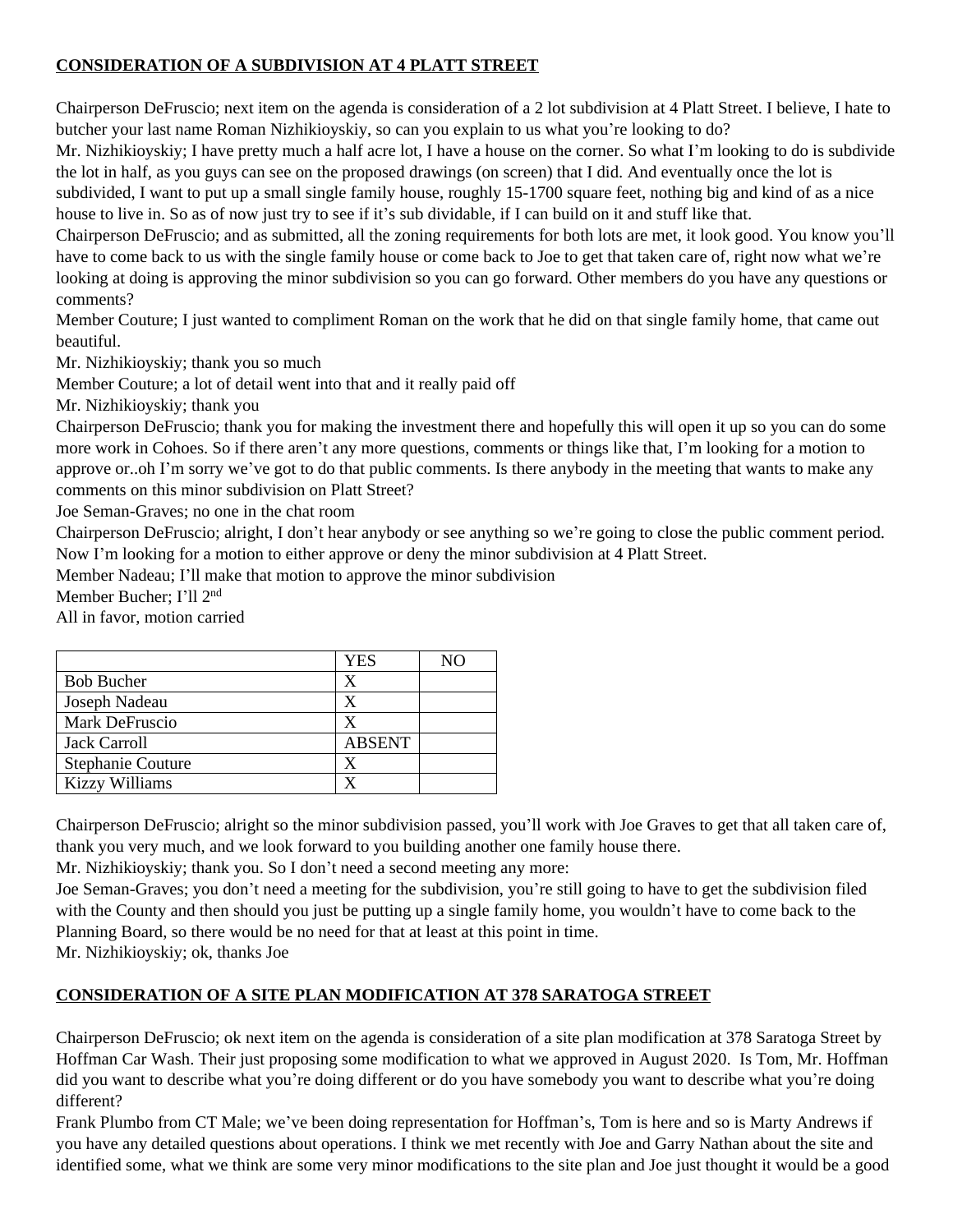idea to bring it forward to the board to make sure they're in concurrence that these are minor enough that we would be able to proceed. A lot of this came out of working with national grid, you may recall that at the time of the site plan and this happens on so many projects, you can't really get national grid to respond to quickly on things. Although we were finally able to a hold of them with how they wanted some poles located, how they wanted guy wires adjusted for. That lead us to some changes, one in particular was, it wasn't just due to that, there were other factors involved. The building size we had on the first one was 140 feet long, it was determined that we could go with 120 feet long and still have a great operation here in Cohoes. When we reduced that, we reduced really the national grid fact we're affecting the entrance drive it was over as we percolate into the site to come down and into the entrance tunnel. There were a couple of poles there that they wanted us to avoid the guy wires, so we had to make a shift there and that precipitated in a few movements there, one of which meant we had to shorten the area that the vacuum spaces were, we moved a couple of the employee parking spaces and the flag pole was relocated per national grid request. And one thing I think Joe spotted this and we did add a heated shed and so we just wanted to inform you, it's in a location adjacent to the other fenced in areas that we had a transformer pad, got solidified with national grid and we added that. We added some guide rails at the retaining wall all a lot of detailed items involving the pay station and we moved the monument sign from one side of the driveway to the other. So I think we're very much in consistency with what the board had approved, we had no problem when Joe asked us to bring it forward to you giving you an update. A lot of work has gone on since we were before the board. We worked out an offsite stormwater sanitary water separation project that was required because of our water usage. That took some time to design, but we worked that out with Joe and Garry as I said we met with national grid there was some back and forth with the adjacent land owner but it really comes back to where we're just dealing with our site. So that's the nuts and bolts of it, glad to answer any questions. Tom and Marty if you have anything that you wanted to add to the board, but I think we're on a fairly simple change from what you'd seen before.

Chairperson DeFruscio; I was hoping you we're going to be taking over the whole property and make it a larger installation and move the roadway back to where it was proposed original, but…

Mr. Andrews; we tried hard, we tried hard to get that property and tried to work something out, but it was just never, we just couldn't come to an agreement where we could just get it finalized. We have now moved on from that unfortunately. Chairperson DeFruscio; thank you very much for that. I wish it had worked out for you. So when are you looking to start to break ground at this site now? Originally we had you starting sometime last fall, of course COVID and everything else, it messed everything up.

Mr. Andrews; so we're looking to finalize these plans and get them out to bid last February with an April 1<sup>st</sup> mid-April start date, that's kind of what we're shooting for. It's a nine month build, all though we do have to raise the site some, we think it's a nine to ten month build on this site. We went with the little shorter building for us, we have several building that are 120 feet long, and so it will work fine. We're excited to get started, we have 4 under construction right now that are under construction, and we've opened the site so we are pretty, being done internally currently with all of our guys and so it's kind of has to fall into place, kind of really good for us, so we don't have to many things going on at one time. Mr. Plumbo; and we will be in constant contact with Joe and Garry because one of the things that they brought to our attention when we last met was that the Columbia Street storm separation project which is parallel to some of the work that we're doing, to make sure that those projects are coordinated for construction so that we don't have to have every city street shut down at the same time. So our construction project, or off site construction project is going to be coordinated, we know we have to have the offsite work done when the onsite work is done so we can get our CO but that going to be carefully coordinated so it has the least amount of impact on the residents of the city.

Chairperson DeFruscio; we just had national grid putting in high pressured gas lines on Van Schaick Island and they made quite a mess.

Joe Seman-Graves; I'm sorry to say that their not done over there yet. But we have our yearly meeting with national grid tomorrow, so I'll give you an update at the next meeting.

Chairperson DeFruscio; thanks. Alright do any members have any questions on the adjustments or additions, minor changes that have been added to this site? So does that mean the car wash is not going, my car is not going to be quite as clean because it's now 20 feet shorter?

Mr. Andrews; no it's going to be exactly the same

Chairperson DeFruscio; Joe is this something we need to open up to the public, I mean I'll ask for comments from the public at this point in time. I really don't think it's necessary but I'd like to ask if there's anybody in the public that has any comments. I see none, so if no board members have any other questions, then I'm looking for a motion to either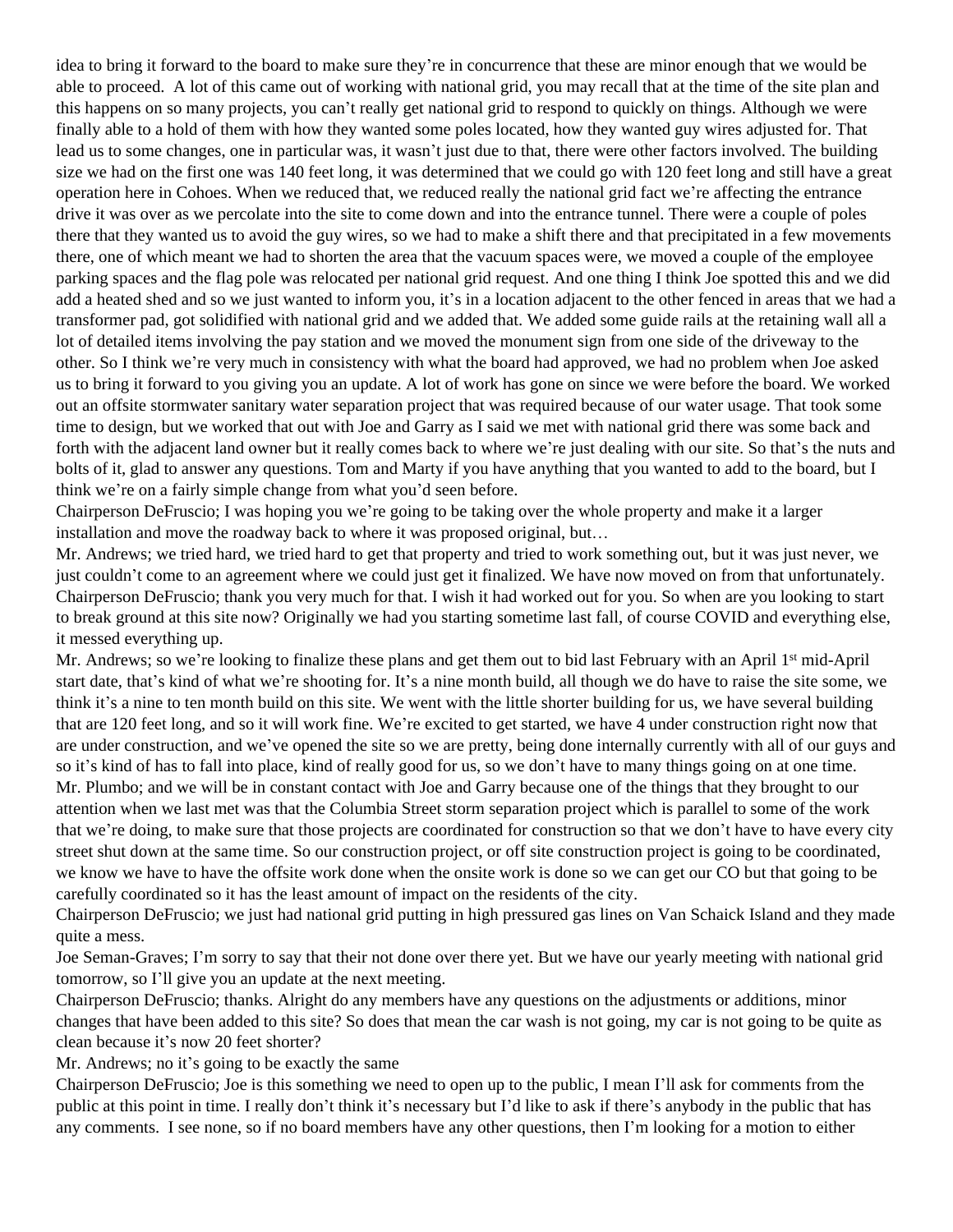approve or deny the site plan modifications for 378 Saratoga Street. I haven't heard of any contingencies that we want to add or anything, I really don't think that this changes the plan significantly at all.

Joe Seman-Graves; and just for the record, I didn't think that it did, I just with the addition of that new shed, I don't want to have that power of approving stuff myself.

Chairperson DeFruscio; thank you Joe, I agree but it's always good for us to just see them and to know what's going on. Member Bucher; yea, this is 90% of what we saw and approved, so I would make a motion to approve as submitted and modified.

YES | NO Bob Bucher X Joseph Nadeau X Mark DeFruscio X Jack Carroll ABSENT Stephanie Couture X Kizzy Williams X

Member Couture; I'll 2nd. All in favor motion carried.

Chairperson DeFruscio; thank you gentlemen we look forward to you starting work there and we all look forward to having our cars cleaned this summer.

### **CONSIDERATION OF A CHANGE OF USE/NEW TENANT APPLICATION FOR 195 SARATOGA STREET**

Joe Seman-Graves; I apologize for this, I believe John you are here from Capital Region Construction? John Convertino; yes

Joe Seman-Graves; so there was a mishap and I didn't get John's application. So what I'm going to do is have you guys put eyes on this, so bear with me, this is not how I like showing stuff. What we're looking at here is 195 Saratoga Street, you can see where we are (on screen) so down here specifically is a vacant 3 unit, there's an additional 2 unit up here, these are separate parcels (on screen), John do you want to describe what you want to do? And I'll propose this, that this land is currently classified as vacant residential, so I've asked him to come forward with a change of use but it is also a rehab of a 3 unit. He would be coming to the board anyway, so while we don't have the full site plan or drawing to show, potentially this could be enough to get him going on the work and he can come back next month with a full application, which is partially my fault for not having it in front of you guys today. John do you want to talk about the project? Mr. Convertino; so we're in the process of purchasing this now. There's a 3 story structure in the back, a brick structure with an addition on it, kind of rip the addition off and rebuild it with proper footings. If you look underneath it right now, it looks like it's going to fall off. I mean I guess the biggest obstacle right now is it's showing as vacant land when there is actually a 3 story structure there. So I'm guessing that's the biggest thing to get through the planning board, just to let you know there is a structure there, it's not vacant land. I plan on rebuilding 3—3 bedroom apartments back there, I don't know if it was 3 bedroom apartments before, but that's what my plans are to have plans submitted and permits are submitted to the city already. That's pretty much it. There's a thirty foot strip along that little road right there (on screen) that I've been talking to Dustin over at SCI, they own that little strip right there and there's another piece across the road, those kind of join right there so I'm looking at being able to just buy that piece. Not that it really make a big difference on the bill but it's just a piece of land that they obviously don't care about, they wouldn't have to maintain it, it'll add more yardage to my property, that's kind of where I'm at with that. A lot of these trees have already been removed, it's already cleaned up.

Chairperson DeFruscio; does the city still own that property?

Mr. Convertino; I'm buying it from Bruce, I forget his last name, I just know him from the construction field. Chairperson DeFruscio; yea they own property on the other side, the one right on the corner there (on screen) Saratoga and where Ontario Street, or I mean Columbia Street comes down.

Member Nadeau; Joe what is it, I guess I need a little clarification. What is it you want us to do as far as...

Joe Seman-Graves; I would normally have an application in front of you, showing his site plan and then the proposal, but it is kind of 2 faced. He doing some work on the outside, and John correct me if I'm wrong, not major work on the outside but cleaning it up, putting in a walkway and making it accessible. Really what it comes down to is this property is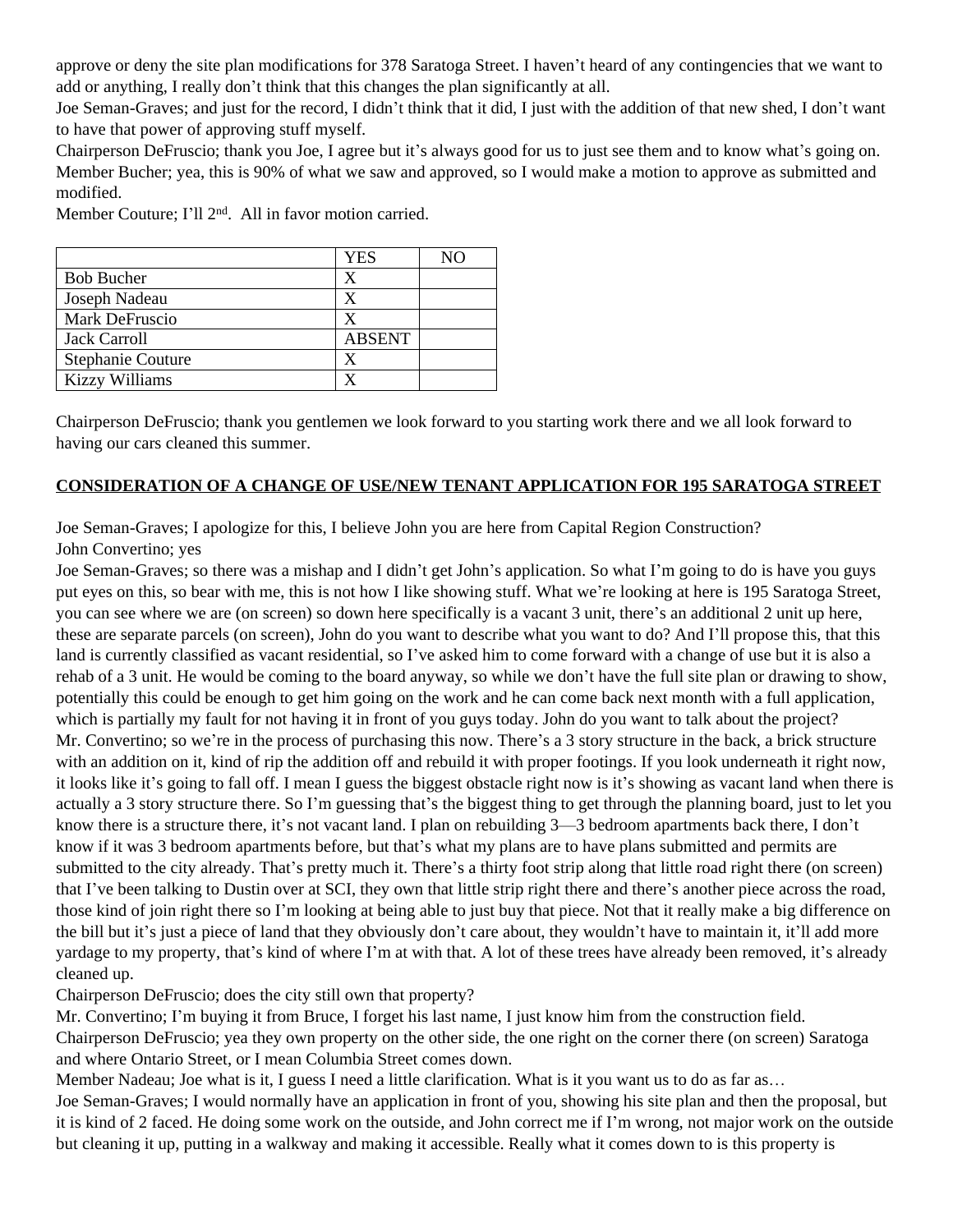currently assessed as vacant residential land, so for it to be a 3 unit building there, it's no longer classified as that, so it would be a change of use.

Member Nadeau; has code been privy to or seen the floor plans and minimum requirements for bedroom size and that type of thing? I guess if we give kind of a green light and he starts to proceed only to come back in front of us next month and to have some obstacle.

Mr. Convertino; I do have a full set of plans that I did submit to them, but obviously as soon as I submitted those this popped up that this is showing as a vacant land, that's when Joe reached out to me and let me know that we were going to have to go through this formality because on your end or on the city's end, it's showing it as vacant land when it's obviously not. Obviously you'll have a full set of plans that I'll have my architect do up and I do believe all of the bedroom sizes meet minimum code on that, I believe most of them are more than minimum code.

Chairperson DeFruscio; so Joe correct me if I'm wrong, what you're looking for us to do is we're either approving or denying the change of use from vacant land to a 3 unit apartment building.

Joe Seman-Graves; yes and really it shouldn't be classified as vacant residential land, but it is. However you don't have enough in front of you to make an approval. I guess it warrants giving it a preliminary at least with concept of this being a 3 unit so he can get the…I can't issue any building permits until the planning board looks at this. I think that would be one route a preliminary and then we can do modifications on the site plan when he comes back, however if that make you feel comfortable, if not I'd ask that we probably have a meeting in between now and our next scheduled meeting just because of the error I made in not getting this to you today and not putting it on the developer, but that would be on the board, on how comfortable you would feel proceeding. I know you don't have anything in front of you, I won't hold you to making a decision today if you don't feel comfortable.

Chairperson DeFruscio; now is there a house in front of that on Saratoga Street?

Joe Seman-Graves; yeah, there's a separate 2 unit up here (on screen) it's occupied.

Chairperson DeFruscio; I thought so. I'm just trying to figure out the relationship but they are separate properties. Member Bucher; and that not part of this application right Joe? That's a 2 unit there that's not under consideration right? Joe Seman-Graves; it's a separate parcel. I think John's plan was to do a connecting sidewalk between these 2 buildings to the parking lot in the rear. However, they are 2 separate parcels, so that has nothing to do with this application. Member Bucher; ok and John owns that building too?

Mr. Convertino; yes they were sold as is, 3 separate parcels, the parcel to the left of that grey structure right there (on screen) is also a separate parcel and then if you go a step over, that 30 foot area before that road like I said I was talking to Dustin which I don't see being an issue of me purchasing that off of him and then I can actually maintain all of that property and get rid of a lot of that shrubbery that's just overgrown.

Chairperson DeFruscio; ok are you going to look in the future to put something else on that vacant property? Mr. Convertino; no, no I don't think it's quite large enough, really it's just more to be more appealing a little more yardage because between the 2 or 3 parcels and those 2 building there's not much yardage, there's still some and I especially want to clean out that mess, all that shrubbery right there, it does flatten out over there and gives them a little bit of yardage. But like I said I was hoping I can pick it up from Dustin for cheap, he doesn't have to maintain it anymore and it'll make everything look nicer for the 2 properties.

Member Bucher; sounds good

Chairperson DeFruscio; ok so I guess we're looking for a motion for a preliminary approval with the right to make adjustments based on when we get the information in front of us, so that he can just move forward temporarily and do some things. Anybody have any concerns, objections, comments:

All members responded that they did not

Chairperson DeFruscio; does anyone want to make a motion for a preliminary approval to move forward on this project? Member Nadeau; I'll make that motion to approve to proceed.

Member Couture; I'll 2nd

All in favor motion carried.

|                   | $\mathbf{H}$ | N <sub>O</sub> |
|-------------------|--------------|----------------|
| <b>Bob Bucher</b> |              |                |
| Joseph Nadeau     |              |                |
| Mark DeFruscio    |              |                |